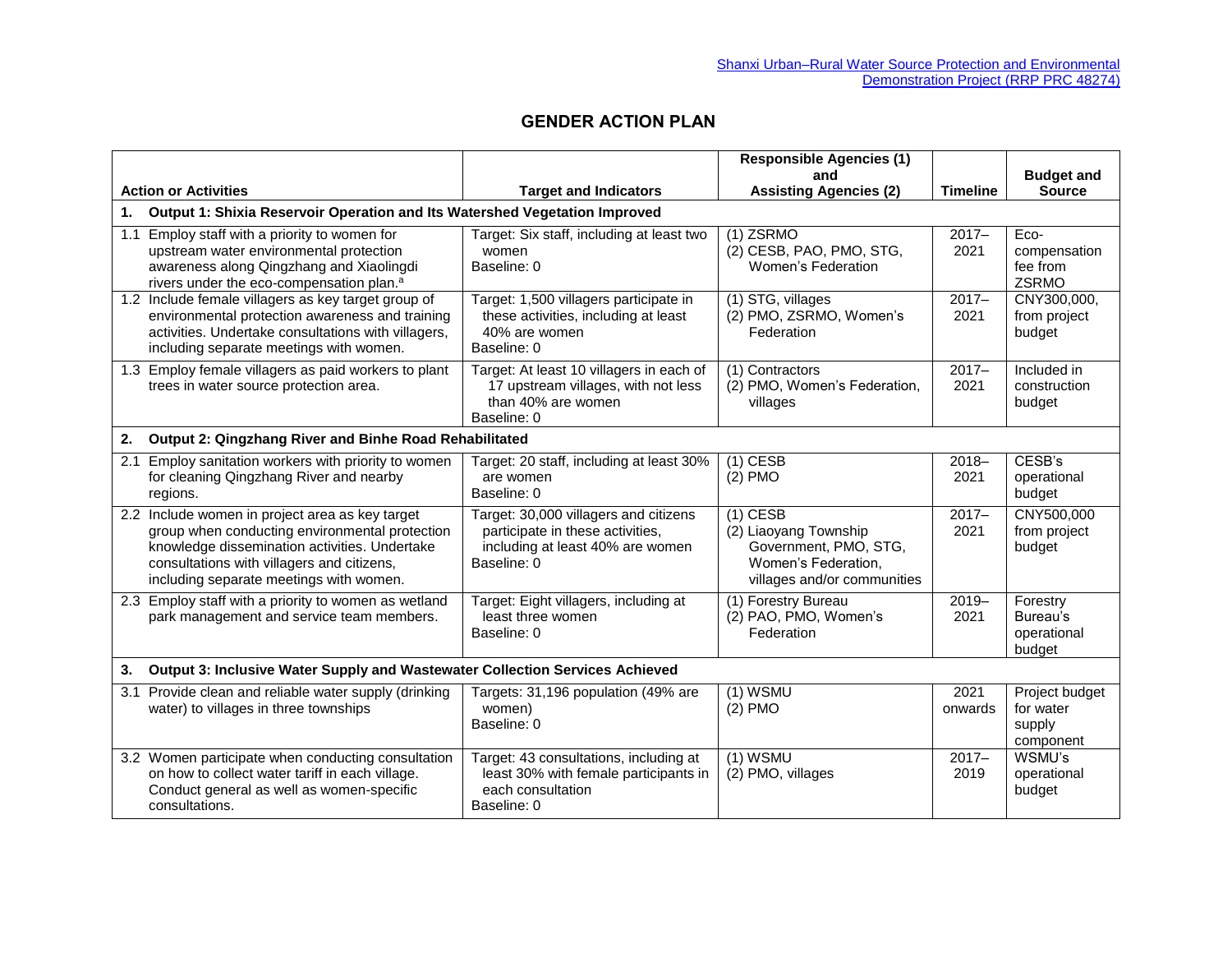|     |                                                                                                                                                                                                                                                                                      |                                                                                                                                                 | <b>Responsible Agencies (1)</b><br>and                                                                                                                    |                                     | <b>Budget and</b>                                                             |
|-----|--------------------------------------------------------------------------------------------------------------------------------------------------------------------------------------------------------------------------------------------------------------------------------------|-------------------------------------------------------------------------------------------------------------------------------------------------|-----------------------------------------------------------------------------------------------------------------------------------------------------------|-------------------------------------|-------------------------------------------------------------------------------|
|     | <b>Action or Activities</b><br>3.3 Include women as key target group for water-<br>saving related communication and training<br>activities.                                                                                                                                          | <b>Target and Indicators</b><br>Target: 15,000 villagers participate in<br>these activities, including at least<br>40% are women<br>Baseline: 0 | <b>Assisting Agencies (2)</b><br>(1) PMO, WSMU<br>(2) Hanwang, Liaoyang, and<br>Longquan township<br>governments; PAO,<br>Women's Federation,<br>villages | <b>Timeline</b><br>$2017 -$<br>2021 | <b>Source</b><br>CNY300,000<br>from project<br>budget                         |
|     | 3.4 Conduct public hearing about water and<br>wastewater tariff, if water and wastewater tariff<br>will increase; involving women or female<br>representatives from common citizens and/or<br>villagers in project area. Conduct general as well<br>as women-specific consultations. | Target: One public hearing meeting in<br>relevant townships, with at least<br>40% are women in all public<br>hearings<br>Baseline: 0            | (1) Zuoquan County Price<br>Bureau, Zuoquan County<br>wastewater treatment plant<br>(2) PAO, PMO, Women's<br>Federation                                   | $2017 -$<br>2021                    | County and/or<br>wastewater<br>treatment<br>plant's<br>operational<br>budgets |
| 4.  | <b>Output 4: Institutional Capacity Strengthened</b>                                                                                                                                                                                                                                 |                                                                                                                                                 |                                                                                                                                                           |                                     |                                                                               |
|     | 4.1 Provide capacity building in project management<br>and implementation for staff from ZCG, the PMO,<br>the implementing agencies, and the PIOs.                                                                                                                                   | Target: 30 staff, with at least 30% are<br>women<br>Baseline: 0                                                                                 | (1) PMO and ZCG<br>(2) Implementing agencies and<br><b>PIO<sub>s</sub></b>                                                                                | $2017 -$<br>2021                    | Included in the<br>project budget                                             |
|     | 4.2 Provide training in operations and maintenance<br>of project facilities.                                                                                                                                                                                                         | Target: 100 staff, with at least 30%<br>are women<br>Baseline: 0                                                                                | (1) PMO and ZCG<br>(2) Implementing agencies and<br><b>PIO<sub>s</sub></b>                                                                                | $2017 -$<br>2021                    | Included in the<br>project budget                                             |
| 5.  | Outputs 1-3: Project Employment                                                                                                                                                                                                                                                      |                                                                                                                                                 |                                                                                                                                                           |                                     |                                                                               |
|     | 5.1 New temporary and permanent jobs, with priority<br>to women.                                                                                                                                                                                                                     | Target: 1,750 temporary jobs and 33<br>permanent jobs, with at least 25%<br>for women<br>Baseline: 0                                            | (1) Contractors, implementing<br>agenciess<br>(2) County Human Resource<br>and Social Security Bureau,<br>PAO, PMO, Women's<br>Federation, communities    | $2017 -$<br>2021                    | Included in the<br>construction<br>budget                                     |
| 6.  | Mitigation Measures to Address Social Impacts and/or Risks                                                                                                                                                                                                                           |                                                                                                                                                 |                                                                                                                                                           |                                     |                                                                               |
| 6.1 | Conduct public health training on HIV/AIDs,<br>sexually transmitted infections, and<br>communicable diseases to all workers. When<br>training female workers, specific disease<br>prevention knowledge for women will be<br>included.                                                | Target: 1,750 workers, including at<br>least 25% are women<br>Baseline: 0                                                                       | (1) Center for Disease Control,<br>contractor<br>(2) PMO, Women's Federation                                                                              | $2017 -$<br>2021                    | Contractor's<br>budget                                                        |
|     | 6.2 All women workers will have signed contracts<br>and enjoy full labor rights according to labor law<br>and local regulations. Contractors or employers<br>under the project will implement specific rights of<br>women workers, including pregnant and nursing<br>women.          | Target: 1,750 contracts, including at<br>least 25% with women<br>Baseline: 0                                                                    | (1) Contractor<br>(2) County Human Resource<br>and Social Security Bureau                                                                                 |                                     |                                                                               |